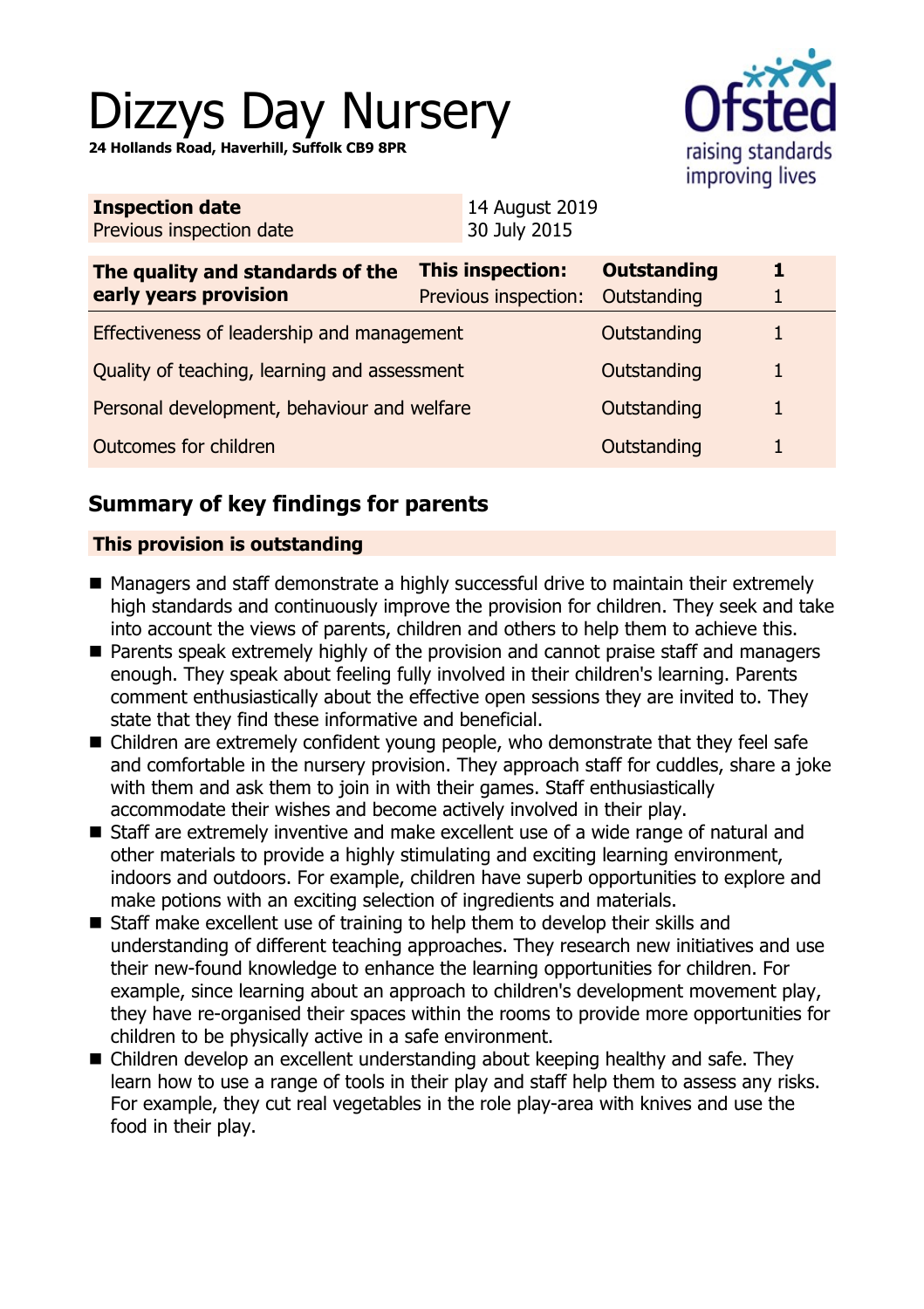## **What the setting needs to do to improve further**

## **To further improve the quality of the early years provision the provider should:**

■ continue to build on the already superb arrangements for staff professional development to raise their confidence even higher and enable them to share their expertise and knowledge with the wider staff team.

## **Inspection activities**

- The inspector observed the quality of teaching during activities indoors and outdoors and assessed the impact this has on children's learning.
- The inspector observed an adult-led activity and evaluated it with the deputy manager.
- $\blacksquare$  The inspector held a number of discussions with the deputy manager, administrative assistant and staff. She looked at relevant documentation and evidence of the suitability of staff working at the setting.
- The inspector spoke to children at appropriate times throughout the inspection.
- $\blacksquare$  The inspector took account of the views of parents spoken to at the inspection.

## **Inspector**

Lynn Hughes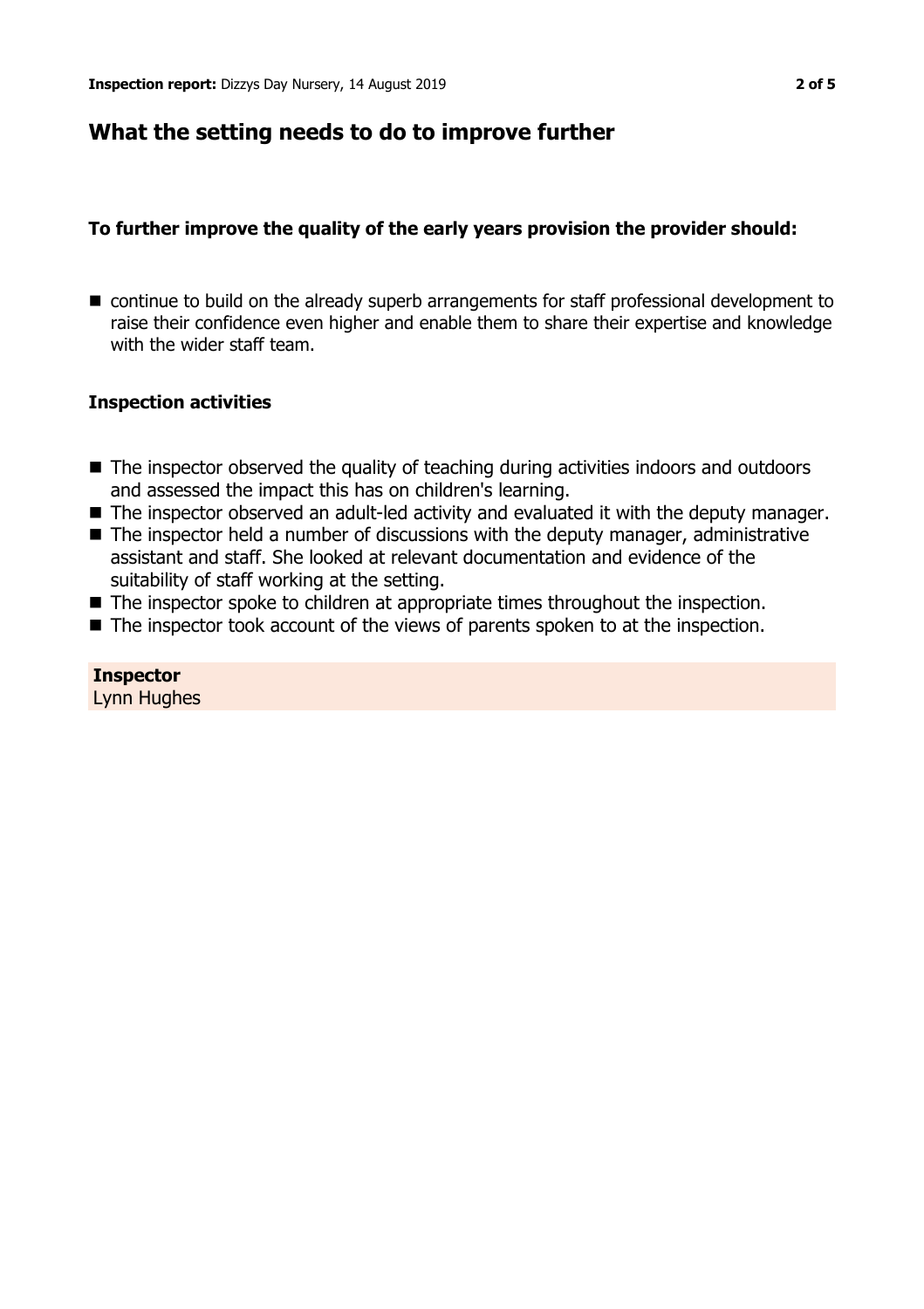# **Inspection findings**

## **Effectiveness of leadership and management is outstanding**

Safeguarding is effective. Staff regularly update their safeguarding knowledge through appropriate training courses, research, in-house training opportunities and staff meetings. Managers have robust recruitment procedures in place to help them to appoint suitable and well-qualified staff. They support unqualified staff effectively to work towards childcare qualifications. Extremely rigorous arrangements for the supervision of staff help managers to monitor all staff practice and identify any training needs. The management team is currently looking at ways to enhance this system to provide greater opportunities for staff to develop their confidence further. It is considering the different ways that staff can share their knowledge and skills with the wider team.

## **Quality of teaching, learning and assessment is outstanding**

The quality of teaching is exemplary. Staff across the nursery support children's learning superbly and plan exciting and challenging activities to help them to make even more progress. Children are encouraged to explore, create and develop their own thinking from a very early age. They have constant access to creative and natural materials for use in craft activities, construction and role play. For example, the construction area in the pre-school room now contains photographs of well-known or interesting buildings. Staff use the photographs to encourage children to talk about what they look like, where they are and what they might be made from. Children use the photographs to build their replication of the building. For example, children build a model of London Bridge, expertly placing wooden bricks in appropriate places.

## **Personal development, behaviour and welfare are outstanding**

Children are extremely settled and content in the nursery. Staff expertly support children's emotional well-being. For example, when children move on to the next room, their key person supports them to visit the room frequently beforehand. They involve parents in this process, encouraging them to build a relationship with the new key person and staff in that room. Babies form very close and caring relationships with their carers. Key persons demonstrate robust knowledge of the babies' routines and needs. Older children enjoy making excellent use of the sports hall for physical games and den building. Children enjoy healthy and nutritious meals prepared and cooked on site by the lively and enthusiastic chef. The chef visits every room throughout the day and knows the children extremely well. She promotes their enjoyment in mealtimes by awarding an 'eater of the day' certificate to a child she sees eating well.

## **Outcomes for children are outstanding**

Children, including those with special educational needs and/or disabilities (SEND), make superb progress from their starting points. They are extremely ready for their next stage of learning, such as school. Children are articulate speakers and become engrossed in discussions with each other and with staff. They are beginning to write their own names and form recognisable letters in their writing. Children are extremely independent and guide almost all of their own play.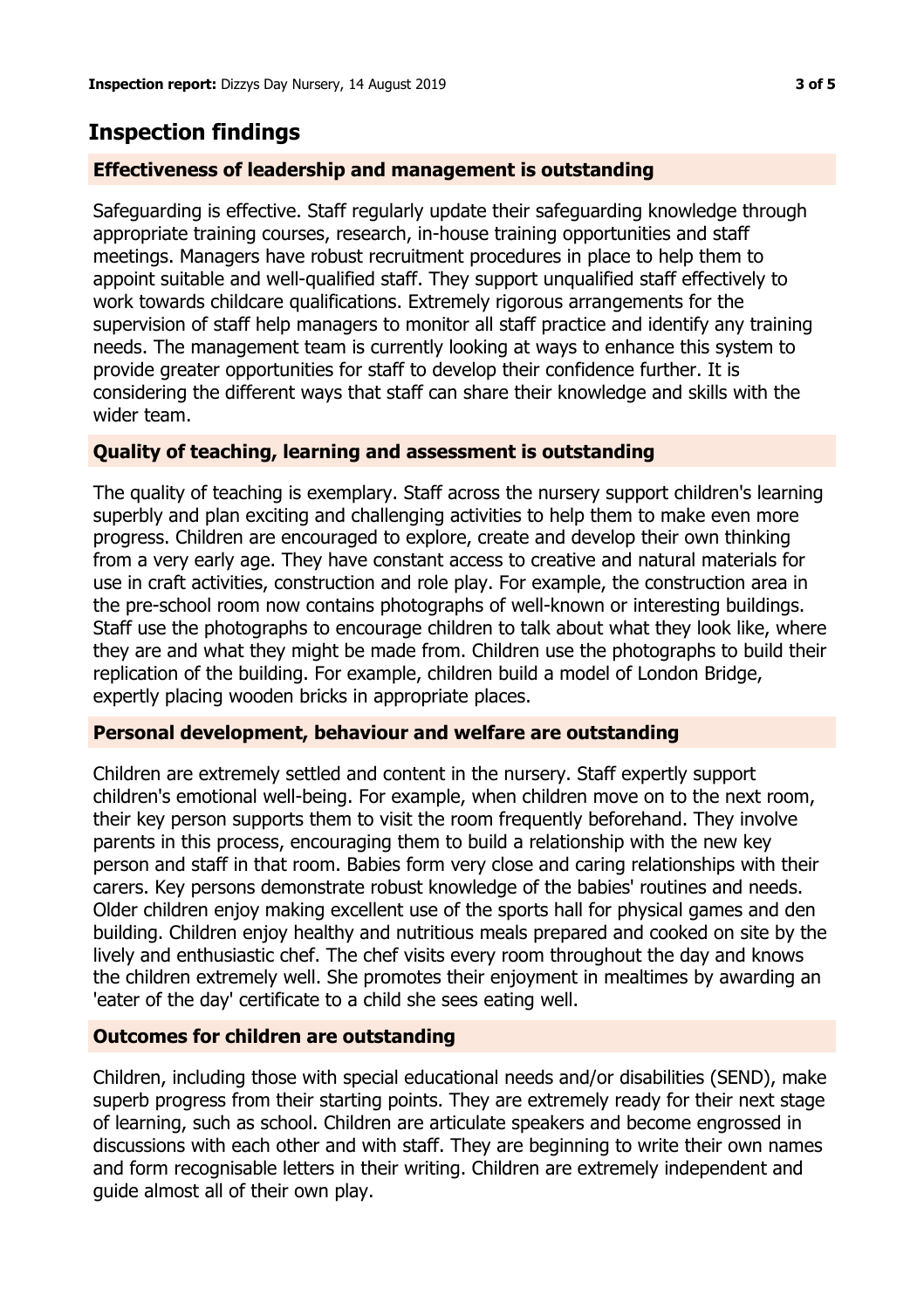## **Setting details**

| Unique reference number                             | EY233205                                               |
|-----------------------------------------------------|--------------------------------------------------------|
| <b>Local authority</b>                              | <b>Suffolk</b>                                         |
| <b>Inspection number</b>                            | 10113136                                               |
| <b>Type of provision</b>                            | Childcare on non-domestic premises                     |
| <b>Registers</b>                                    | Early Years Register, Compulsory Childcare<br>Register |
| Day care type                                       | Full day care                                          |
| <b>Age range of children</b>                        | $0 - 11$                                               |
| <b>Total number of places</b>                       | 63                                                     |
| Number of children on roll                          | 173                                                    |
| Name of registered person                           | Dizzy's Day Nursery Limited                            |
| <b>Registered person unique</b><br>reference number | RP535249                                               |
| <b>Date of previous inspection</b>                  | 30 July 2015                                           |
| Telephone number                                    | 01440 706246                                           |

Dizzys Day Nursery registered in 2002. The nursery employs 29 members of childcare staff, 26 of whom hold appropriate early years qualifications at level 2 or above. There are three members of staff who hold qualified teacher status. The nursery opens from Monday to Friday throughout the year, from 7am until 6.30pm. The nursery provides funded early education for two-, three- and four-year-old children. The nursery supports children with SEND and those who speak English as an additional language.

This inspection was carried out by Ofsted under sections 49 and 50 of the Childcare Act 2006 on the quality and standards of provision that is registered on the Early Years Register. The registered person must ensure that this provision complies with the statutory framework for children's learning, development and care, known as the early years foundation stage.

Any complaints about the inspection or the report should be made following the procedures set out in the quidance *Complaints procedure: raising concerns and making* complaints about Ofsted, which is available from Ofsted's website: www.ofsted.gov.uk. If you would like Ofsted to send you a copy of the guidance, please telephone 0300 123 4234, or email [enquiries@ofsted.gov.uk.](mailto:enquiries@ofsted.gov.uk)